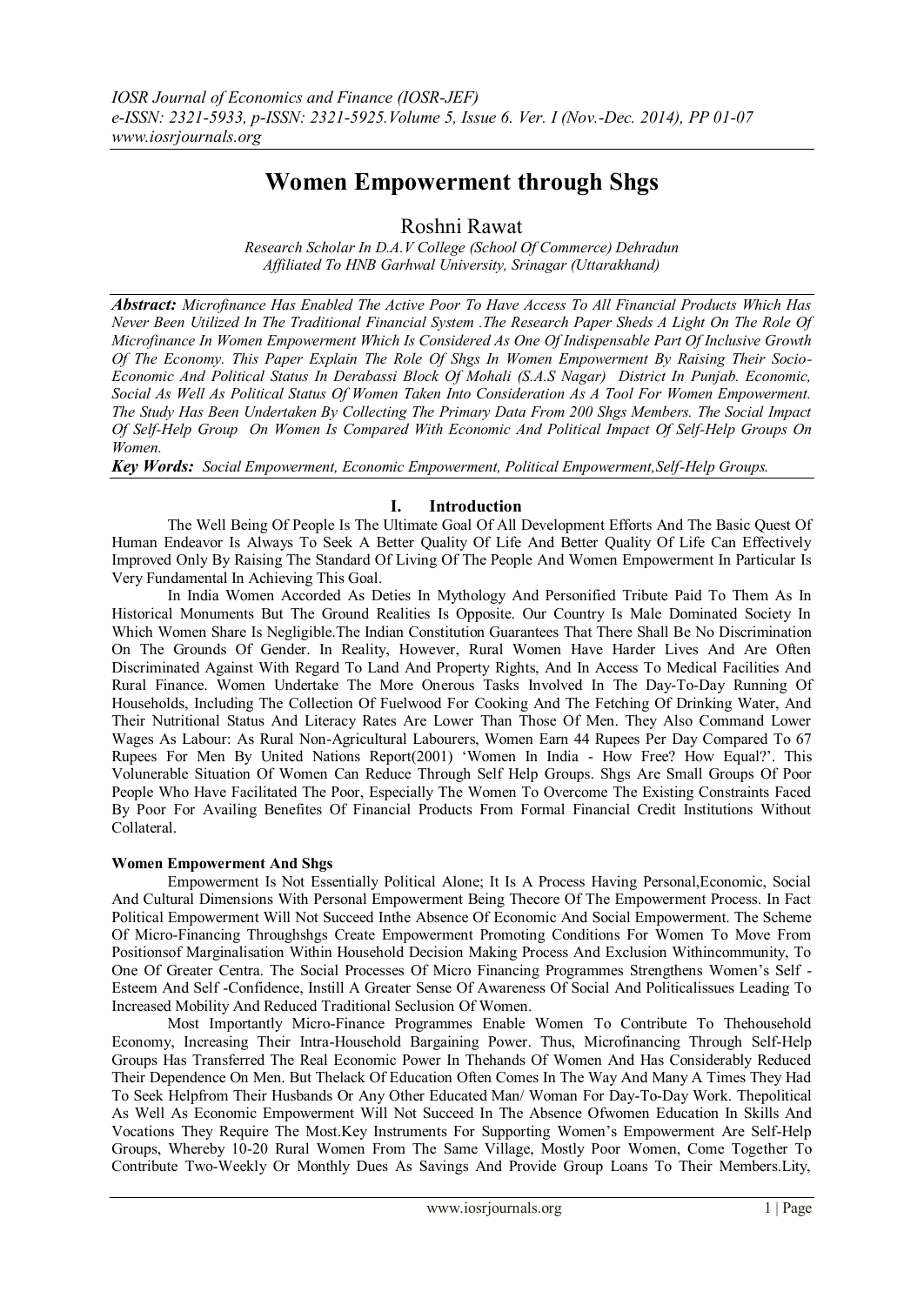Inclusion Of Voice.A Majority Of Microfinance Programmes Target Women With The Explicit Goal Ofempowering Them. There Are Varying Underlying Motivations For Pursuing Womenempowerment. Some Argue That Women Are Amongst The Poorest And The Mostvulnerable Of The Underprivileged And Thus Helping Them Should Be Priority.Whereas, Other Believe That Investing In Women"s Capabilities Empowers The To Make Choices Which Is A Valuable Goal In Itself But It Also Contributes Togreater Economic Growth And Development. It Has Been Well-Documented That Anincrease In Women"s Resources Results In The Well-Being Of The Family, Especiallychildren.

### **Literature Review**

Sudan (2004) Reveled That Poverty And Deprivation Increase Gender Inequality, Which Favours A Policy For Empowerment Of Women By Increasing Their Access To Credit Through SHG"s So As Enable Them To Acquire The Capability And Assets That Can Help Facilitate Realize Strategic Gender Needs The SHG"s Can Be Built On Social Capital Of The Local Community Especially Women To Carry Out Thrift And Credit Activities To Initiate Micro-Income Generating Activities To Eke Out A Sustainable Livelihood.Forsen (1993), Empowerment Is Reflected In A Person"s Capability Set. The "Capability"of A Person Depends On A Variety Of Factors, Including Personal Characteristics And Socialarrangements. Empowerment Is The Capacity To Fulfill This Capability And Not Just Thechoice To Do So. Sen"s View On Women"s Empowerment Is Indicated In His Discussion Ofmeasurement Of Empowerment. According To Him, The Focus Should Be Oncertain Universally Valued Functionings, Which Relate To The Basic Fundamentals Ofsurvival And Well-Being Regardless Of Context. These Include Proper Nourishment, Goodhealth And Shelter. If There Are Systematic Gender Differences In These Very Basicfunctioning Achievements, They Can Be Taken As Evidence Of Inequalities In Theunderlying Capabilities, Rather Than As Differences In Preferences. Kabeer(2001), Hulme And Mosley(1997) The Predominant Image Of Empowerment In Development Is That Of Women Gaining (Material) Means To Empower Themselves As Individuals, And Putting This To The Service Of Their Families And Communities." This Is Primarily Because Empowerment Is Understood In Relation To Deliberate And Planned Interventions Such As Electoral Quotas, Education, Economic Empowerment Initiatives, Legislative Change And Non-Governmental Public Action.

### **Objectives Of Study**

The Main Objective Of The Present Study Is To Analyse The Impact Of Microfinance Through Shgs On Economic Social And Political Empowerment Of Women In Derabassi Block Of Mohali District, Punjab But More Specifically Are Showed Below:-

- To Analyse The Impact Of Microfinance Through Shgs In Economic Empowerment Of Rural Women.
- To Study The Role Of Microfinance Through Shgs In Social Uplifment Of Rural Women.
- To Understand The Impact Of Microfinance Through Shgs In Political Empowerment Of Rural Women.

# **II. Research Methodology**

The Present Study Was Purposive Sampling In Nature In Which 200 Members (Beneficiaries) Of Shgs Were Selected From Derabassi Block Of Mohali District, Punjab. The Data Was Collected By Both Primary And Secondary Source. The Primary Data Was Collected Through Preparing Questionnaire And Interviewing The Selected Members. The Questionnaire Was Designed In Such A Way Which Shows Economic Factors, Social Factors And Political Factors Which Get Affected By Microfinance Through Shgs. The Secondary Data Was Collected From Magazines, Books, Journals, And From Various Websites.

### **Tools Used**

The Primary Data Collected Through Questionnaire Was Analysed With The Use Of Statistical Tools. The Descriptive Analysis Was Undertaken Using Absolute Percentages And Change In Percentages To Study The Impact Of Microfinance Through Shgs On Members In Both Pre-SHG And Post-SHG Situations. The Indices Of Social, Economic And Political Factors Are Also Calculated.

### **Indices Of Social Economic And Political Indicators**

The Social Indicators Include Self-Confidence, Education Level, Domestic Violence, Communication Abilities, Sanitation Facilities Decision Making Power And Water Supply.The Economic Indicators Include Access To Easy Credit, Income Level, Expenditure, Saving And Repayment Status Of Loan. The Political Indicators Include Critical Political Consciousness, Knowledge Of Election Procedure, Awareness Of Forming Of Political Bodies Viz: Panchayat And Participation In Political Activities.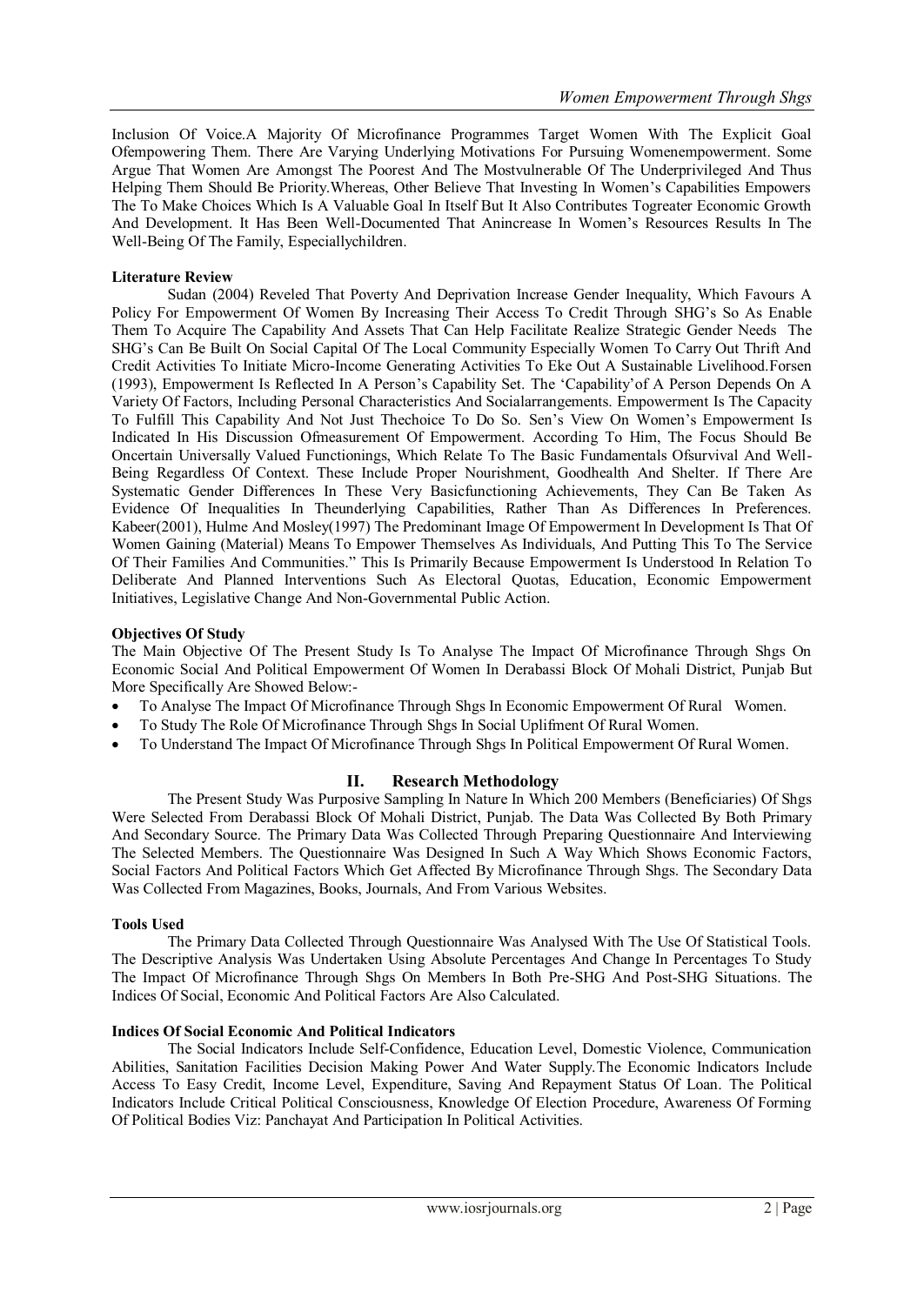# **The Different Indices Were Calculated As Follows:**

Index Of Social Indicators Of Hth Household (Sh) :Σsi/Σsi(Max) Index Of Economic Indicators Of Hth Household (Eh) :Σej/Σej(Max) Index Of Political Indicators Of Hth Household (Ph) :Σpk/Σpk(Max) Where, Si, Ej And Pk Represent Social, Economic And Political Indicators, Respectively.

# **III. Findings and Analysis**

The Demographic Analysis Is Prerequisite Before Discussing Any Impact Of Shgs On Selected Members Which Includes Age Of Respondents, Poverty Level, Education Status, Caste Belonged To, Type Of Family, Occupation, Type And Size Of Land Holding And Purpose Of Joining The Group. Therefore The Collected Primary Data Reveled That Majority Of Members I.E. 65 Percent Of Selected Members Fall Under Age Group Of 25-34 Years, Followed By (19 Percent) 36-44 Years Of Members And 16 Percent Lie In Age Less Than 25 Years Of Age. The 82 Percent Members Comes Under BPL Families And Remaining In APL Families. The Caste Wise Distribution Of Members Shows That Maximum 50 Percent Members Belongs To Scs And Followed By 36 Percent Belongs To Bcs And Remaining All Belongs To General Caste Among Selected Members. The Results States That Approximately 45.7 Percent Of The Respondents Completed Their Primary Level Education, Followed By 32 Percent Completed Middle Level Education, 18.6 Percent Were Illiterate Means Did Not Get Any Formal Education But Can Read And Write Punjabi Language And All Other Were Belonged To Secondary And Sr. Secondary Level Of Education. The Marital Status Shows That 81.4 Percent Of The Respondents Were Married And All Other Fall Under Categories Of Single, Separated And Widow.

The Majority Of Selected Members Were In Joint Family (82 Percent) And Only 18 Percent In Nuclear Family. The Result Explains That 47.8 Percent Of Members Landless,34.6 Percent Had Marginal Land And Remaining All Were Holding Small Land And Those Holding Land Was Either Owned Or Leased One. The Occupation Data Shows That 38.7 Percent Of Respondents Were Self Employed, Followed By Livestock (92.2 Percent) And 18.5 Of Members Were Engaged In Agricultural Activities Remaining In Any Other Activities. The Purpose Of Loan Of Respondents Depicts That Maximum Loan Was Borrowed For Setting Up Small Enterprise Which Includes Both Agri-Bussiness And Non Agri-Business , In Order To Increase Their Income And Saving Level And Some Members Had Borrowed For Consumption Purpose. All The Major Family Decisions Were Taken Maximum I.E. 62 Percent Jointly And 19.8 Percent Decisions Were Taken By Husband Individually And Remaining By Head Of Family And Other Members. There Are 10-15 Members In Each Group And The Frequency Of Their Meeting Was Fortnightly, Weekly And Sometime Monthly But Data Explains That Majority Of Meeting Conducted Fortnightly Followed By Weekly And Monthly. The Collected Data Shows That Maximum I.E. 89 Percent Of Loan Borrowed From Cooperative Banks And Remaining From Commercial And Regional Rural Banks.

|                |                              |                   |                  | Percentage |
|----------------|------------------------------|-------------------|------------------|------------|
| Sr.No.         | <b>Social Variables</b>      | <b>Before SHG</b> | <b>After SHG</b> | Change     |
| 1.             | Self Confidence              | 76 (38)           | 176 (88)         | 131.5      |
| 2.             | <b>Education Level</b>       |                   |                  |            |
|                | Primary                      | 92(45.7)          | 155(77.4)        | 68.4       |
|                | Middle                       | 64 (32)           | 130(65.2)        | 103        |
|                | Higher                       | 42(21)            | 64 (32)          |            |
|                | Illiterate                   | 7(3.7)            | (0.9)<br>2       | $-71.4$    |
| 3 <sub>1</sub> | Domestic Violence            |                   |                  |            |
|                | (Of Husband And Others)      | 134 (67)          | 36(18)           | $-73.2$    |
| 4 <sup>1</sup> | Access To Medical Facilities | 70(35)            | 158 (79)         | 125.7      |
| 5.             | <b>Communication Ability</b> | 10(5)             | 120(60)          | 1100       |
|                | Free Talk)                   |                   |                  |            |
| 6.             | Sanitation Facility          | 52(25.8)          | 150(74.9)        | 188.5      |
| 7 <sub>1</sub> | Decision Making In           | 42(21)            | 178(89)          | 423.8      |
|                | <b>Important Matters</b>     |                   |                  |            |
| 8.             | Water Facility               | 96(48)            | 170(85)          | 77         |

**Pre And Post Shgs Impact On Social Lvariables**

# **Social Impact Of Shgs On Members**

Many Years Have Been Passed Since Independence Still The Rural Women Are Lacking Far Behind Even For Access Of Basic Amenities Of Life Such As Health, Sanitation And Education Etc. The Social Variables Included To Find The Impact Of Shgs Were Self-Confidence, Education Level, Domestic Violence, Access To Medical Facilities, Communication Abilities, Sanitation Facilities, Decision Making Power And Water Supply.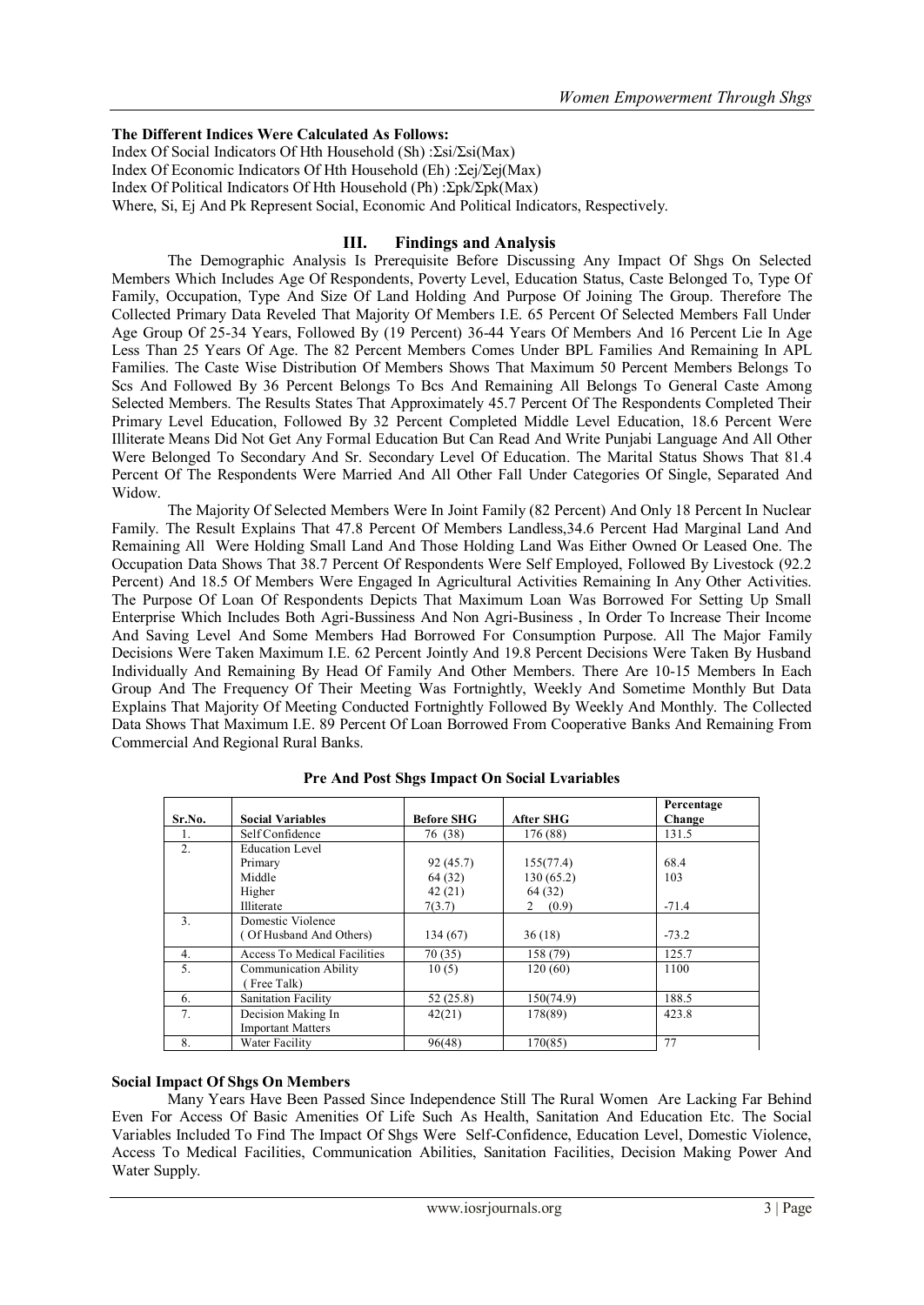Source: Primary Data, Parenthesis Shows Percentages. The Self Confidence Was Find Out Through The Data Collected Regarding Confidence In General As Well As Specifically Like Financial Constraints Of Family Treatment And In Helping The Neighbours. The Table Shows That 38 Percent Of Respondents Have Self Confidence Before SHG Whereas 88 Pernt Of Them Showed Their High Confidence During Post SHG Situation. Hence It Is Revel That There Was 131.5 Percent Increase In The Level Of Self Confidence Among Selected Women After Joining Shgs.

The Members Were Laying In Primary, Middle, Higher And Illiterate Situation And Level Of Literacy In All Primary, Middle And Higher Education Increased After Joining SHG By Selected Members And Illiteracy Level Decreased By 71.4 Percent After Becoming A Member Of Group.

Violence Against Women Is Historically Unequal Power Relations Between Men And Women, Which Have Led To Domination And Discrimination Against Women. The Data Collected Explains That Before Joining SHG The More Women I.E 67 Percent Selected Members Were Facing Violence From Their Husbands And Other Members Of House And Society But Now After Joining Groups They Started Protesting Against Them And So The Violence Against Them Reduce To 18 Percent And Therefor The Overall Decreased In Violence Was 73.2 Percent.

Access To Medical Facilities Is One Of Basic Requirement For Survival Of Human But Still Indian Women Are Lacking Far Behind To Reach All These. The 35 Percent Of Selected Members Have Access To Medical Facilities During Pre SHG And 79 Percent Of Members In Post SHG Situation. Hence, The Members Increase 125.7 Percent To Access To All Medical Facilities.

Communication Means Exchange Of Ideas And Views Freely. The Table Shows That Most Of The Selected Members Were Hesitate To Talk Freely And Talk Only When Asked In Pre SHG Situation I.E. Only 5 Percent But In Post SHG Situation 60 Percent Of Members Started Talking Freely And Presenting Their Views Effectively In Front Of Others And Therefor Communication Skill Increase Drastically 1100 Percent After Be A Part Of SHG.

The Data Collected Shows That Only Few 25.8 Percent Of Selected Women Had Better Access To Sanitation Facilities In Pre SHG Situation And There Was Found Considerable Amount Of Incrpease I.E. 188.5 Percent Women Members Have Access To Sanitation Facilities After Joining Group.

The Rural Women Are Lacking Far Behind Men And Other Women In Important Decision Making Power Relating To Children Education And Family Planning Etc As Before Joining SHG Only 21 Percent Of Selected Women Members Have Power To Take Decisions But In Post SHG Situation 89 Percent Of Members Were Started Taking Important Decisions.

It Was Also Cited That Water Supply Service Was Availed Around Only To 48 Percent Of Members Before Becoming Member Of Group And 89 Percent After Becoming Member Of Group, The Water Supply Were Availed In Post SHG Situation From Concern Department Of Government Of Punjab . Hence, 37 Percent Increase In Members Is Showed From Table.

### **Social Impact Indicators Index Score**

The Social Impact Of Self Help Groups On Rural Women Measured From Various Social Variables Such As Self Confidence, Communication Abilities, Decision Making Power, Accessibility Of Medical Facilities, Sanitation Facilities, Education Level, Domestic Violence And Water Supply And So I Framed The Social Index Score Based On Simple Percent Analysis. In Which The Social Index Score Is Between 0-9 It Means The Social Impact Of Microfinance Through Shgs On Rural Women Is Low. Similarly, If The Social Index Score Is Between 10-19 It Denotes That Social Impact Is Medium And If The Index Score Is Between 20- 29 It Means The Social Impact Is High And At Last When Score Of Index Above 29 It Denotes The Social Impact Is Very High.

| <b>Social Impact Index Score</b> |                                          |                   |           |  |  |
|----------------------------------|------------------------------------------|-------------------|-----------|--|--|
| <b>Index Score</b>               | Social<br>Of<br>Level<br><b>Standard</b> | <b>Before SHG</b> | After SHG |  |  |
| $0-9$                            | Low                                      | 124(62)           | 30(15)    |  |  |
| $10-19$                          | Medium                                   | 16(8)             | 20(10)    |  |  |
| $20-29$                          | High                                     | 28(14)            | 36(18)    |  |  |
| Above 29                         | Very High                                | 32(16)            | 114(57)   |  |  |
| <b>TOTAL</b>                     |                                          | 200(100)          | 200(100)  |  |  |

Source: Primary Data, Parenthesis Indicate The Percentage The Data Explained Through Table Shown Above Infers That In Low Level Of Social Standards The Before SHG Members Were 62 Percent (124 Score) And In After SHG Members Were Decreased To 30 Percent (15 Score) And The Level Of Standard Is Increased In Medium Level Of Social Standards From 8 Percent (16 Score) To 10 Percent After Joining SHG. The Members Percent Was 14 Percent (28 Score) In Pre SHG And Which Increased To 18 Percent (36 Score) In Post SHG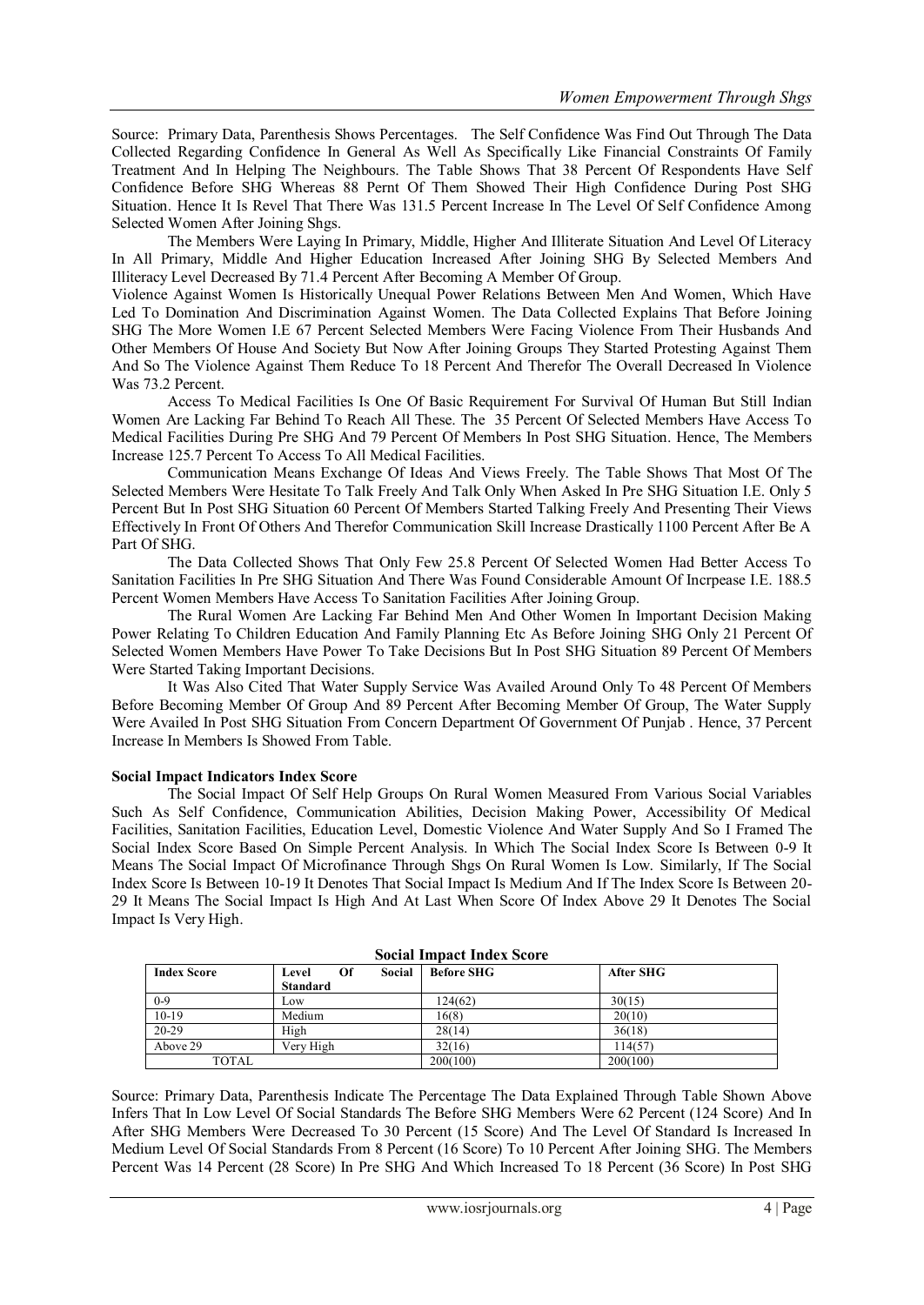Situation In High Level Of Social Standards And Similarly In Case Of Very High Level There Was Increase In Members From 16 Percent (32 Score) Before Joining SHG To 57 Percent (114 Score) After Joining The SHG. Hence, All These Level Of Social Standard Shows That There Is Increase In Social Status Of Rural Women From Pre To Post SHG Situation.

# **Economic Impact Of Shgs On Members**

The Microfinance Was Originated To Improve The Financial Structure Of Poor And Deprived Society Mainly Rural Women. The Shgs Was Formed As Supply Mechanism To Assist The Poor Rural Women As They Are Facing Financial Constraints. The Economic Variables Which Were Taken Into Consideration Were Such As Access To Easy Credit, Income Level, Expenditure, Saving And Repayment Status Of Loan.

| TTC And I ast Sing Thipact On Economic Variables |                                           |                   |           |                          |  |  |
|--------------------------------------------------|-------------------------------------------|-------------------|-----------|--------------------------|--|--|
| Sr. No.                                          | <b>Economic Variables</b>                 | <b>Before SHG</b> | After SHG | <b>Percentage Change</b> |  |  |
|                                                  | Access To Easy Credit                     | 40(20)            | 200 (100) | 400                      |  |  |
|                                                  | Increase In Income Level                  | 82                | 164(82)   | 100                      |  |  |
|                                                  |                                           | (41)              |           |                          |  |  |
|                                                  | Expenditure<br>Increase<br>1 <sub>n</sub> | 64                | 178 (89)  | 178                      |  |  |
|                                                  | Structure                                 | (32)              |           |                          |  |  |
|                                                  | <b>Better Saving Status</b>               | 102(51)           | 130 (65)  | 27.5                     |  |  |
|                                                  | <b>Repayment Status</b>                   | 156 (78)          | 196 (98)  | 25.6                     |  |  |

**Pre And Post Shg Impact On Economic Variables**

Source: Primary Data, Parenthesis Indicate The Percentage

The Results Explained That The Accessibility Of Easy Credit Was Only To 20 Percent Members Before Joining SHG And In Post SHG It Was To All Members And Thus It Shows 400 Percent Increase In Accessibility Of Easy Credit Whose Main Reason Found Was Credit Without Collateral.

As The Results Reveled That The Level Of Income Increase Only Of 41 Percent Members In Pre SHG As Having Lack Of Finance To Start Any Work But In Post SHG Situation The Level Of Income Increase Considerably I.E. Now 82 Percent Of Members Income Raise. Therefore, There Was 100 Percent Increase In Members Whose Income Increases After Joining SHG.

As The Level Of Expenditure To Increase The Standard Of Living Before Joining The Group Was 28 Percent Of Members But In Post SHG It Becomes 82 Percent Of Members. Hence, Show 178 Percent Increase In Members Whose Expenditure Level Increased As By Spending Their Earning To Increase Their Quality Of Life.

The Most Of The Selected Women Joined The SHG In Order To Increase Their Saving Level. As Table Shows That A Good Number Of Members As 53 Percent Of Members Were Saving Sufficiently In Pre SHG Situation As Don"t Aware About Quality Of Life, Even The Percent Of Member Increase To 71 Percent In Post SHG Situation But That Was Due To Increase In Level Of Income After Joining SHG.

The Selected Members Were Borrowing From Relatives, Friends And Moneylenders In Pre SHG Situation Then 78 Percent Of Members Were Repaying After A Long Period Of Time Due To Lack Of Sufficient Earning And High Rate Of Interest Charged By Them But In Post SHG Situation 98 Percent Of Members Were Repaying Their Borrowing As In Microfinance Flexible Time And Low Rate Of Interest Charged By SHG.

# **Economic Impact Indicators Index Score**

The Economic Variables Taken To Find The Impact Of Microfinance Through Self Help Groups Are Income, Access To Easy Credit, Expenditure, Saving And Repayment Status And For Them Economic Index Is Formulated In Which Scores Are Calculated On The Basis Of Simple Percentage Analysis Where The Index Score Of 0-9 Is For Low Level Of Economic Standards, 10-19 For Medium Level, 20-29 For High Level And Above 29 Index Score For Very High Level Of Economic Standard.

| <b>Economic Impact Index Score</b> |                          |                   |           |  |  |
|------------------------------------|--------------------------|-------------------|-----------|--|--|
| <b>Index Score</b>                 | <b>Level Of Economic</b> | <b>Before SHG</b> | After SHG |  |  |
|                                    | <b>Standard</b>          |                   |           |  |  |
| $0 - 9$                            | LOW                      | 106(53)           | 56(28)    |  |  |
| $10 - 19$                          | Medium                   | 44(22)            | 34(17)    |  |  |
| $20 - 29$                          | High                     | 36(18)            | 42(21)    |  |  |
| Above 29                           | Very High                | 14(7)             | 68(34)    |  |  |
| TOTAL                              |                          | 200(100)          | 200(100)  |  |  |

**Economic Impact Index Score**

Source: Primary Data, Parenthesis Indicate The Percentage

The Table Shown Above States That The Rural Women Decrease In Low Level Of Economic Standard From 53 Percent Scored 106 In Pre SHG Situation To 28 Percent Scored 56 In Post SHG Situation. Similarly In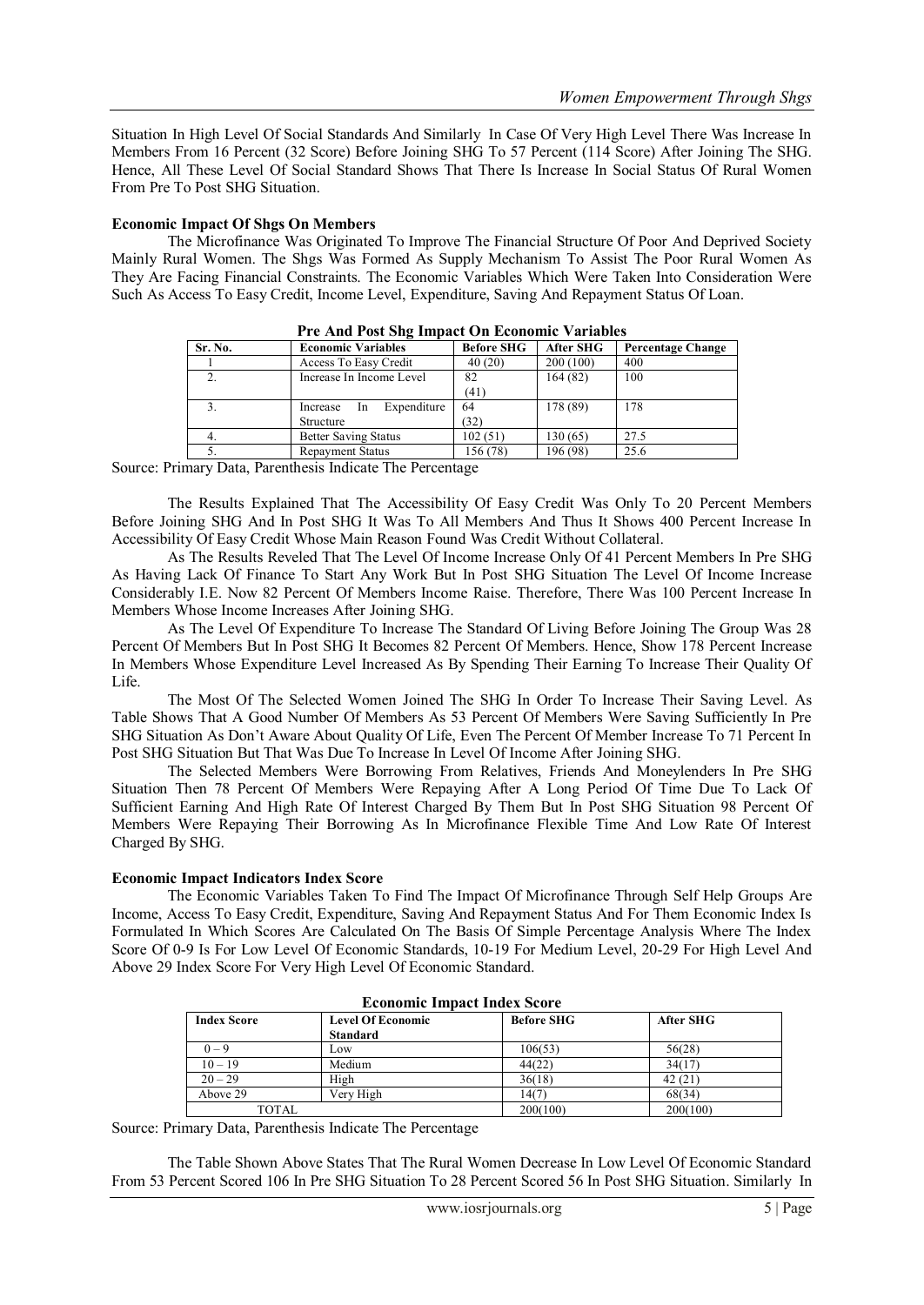Medium Level Standard It Show Decrease From 22 Percent Scored 44 To 17 Percent Scored 34 During Pre To Post SHG Situation. But The Situation Get Reversed In High And Very High Level Of Economic Standards, In High Level Increased From 18 Percent Scored 36 To 21 Percent Scored 42 From Non –Joining SHG To Joining SHG And In Very High Level Also The Percent Increased From 7(14 Score) To 34 Percent(68 Score). Therefore The Overall Results Shows Increase In Economic Status Of Rural Women In Post SHG Situation.

### **Political Impact Of Shgs On Members**

The Government Of India Initiated Many Steps In Increasing The Political Role Of Women But All Are Abortive In Real Ground Of Rural Areas But Now Some Steps Were Taken Through Shgs For Political Empowerment Of Women Were Seen Positive. The Political Variables Were Taken For Study Was Critical Political Consciousness, Knowledge Of Political Procedure, Awareness Of Form Of Political Bodies Viz. Panchayat, Participation In Political Activities.

| Sr.No. | <b>Political Variables</b>                 | <b>Before SHG</b> | <b>After Shgs</b> | Percentage |
|--------|--------------------------------------------|-------------------|-------------------|------------|
|        |                                            |                   |                   | Change     |
|        | <b>Critical Political Consciousness</b>    | 24(12)            | 156(78)           | 550        |
|        | Knowledge Of Electoral Procedure           | 12(6)             | 54(27)            | 350        |
|        | Awareness Of Formation Of Political Bodies | 76(38)            | 162(81)           | 113        |
|        | Viz. Panchavat                             |                   |                   |            |
|        | Participation In Political Activities      | 4(2)              | 28(14)            | 600        |

|  |  |  |  | Pre And Post SHG Impact On Political Variables Of Members |
|--|--|--|--|-----------------------------------------------------------|
|  |  |  |  |                                                           |

Source: Primary Data, Parenthesis Indicate The Percentage

The Table Shows That Only 12 Percent Of Members Were Conscious Regarding Political Activities During Pre SHG Situation But The Members Consciousness Increase By 550 Percent Of Member In Post SHG Situation.

The Members Were Sufficiently Lacking Regarding The Critical Procedure Followed In Political Activities I.E. Only 6 Percent Of Members Have Knowledge Regarding The Political Procedure But After Joining SHG The 27 Percent Of Women Acquaint Themselves Regarding The Procedure Followed In Political Participation. Therefore Shows 350 Percent Increase In Members After Joining SHG.

The Data Collected Explains The Sufficient I.E. 38 Percent Of Women Were Already Aware Of Panchayat Before Joining SHG But Their Percent Increase To 81 Percent After Joining SHG And Shows Increase Of 113 Percent Members After Becoming A Part Of SHG.

Only Few 2 Percent Of Members Were Participating In Political Activities Due To Lack Of Knowledge And Self Confidence In Pre SHG Situation Which Rose To 14 Percent Of Members In Post SHG Situation. Hence Around 600 Percent Of Members Participation Increase After Joining SHG.

### **Political Impact Indicators Index Score**

Politically Rural Women"s Status Is Very Low Still Now. The Variables Taken For Political Empowerment Were Critical Political Consciousness, Knowledge Of Political Procedure, Awareness Of Formation Of Political Bodies As Panchayat And Participation In Political Bodies And Now Political Index Score Is Framed Based On Simple Calculation Through Percentage Analysis. Similarly Like Social And Economic Index Score In This Index Also Low Level Is From 0-9, Medium 10-19, High 20-29 And Very High Is Above 29 Index Score.

| <b>Index Score</b> | Of<br>Political<br>Level | <b>Before SHG</b> | After SHG |  |  |  |
|--------------------|--------------------------|-------------------|-----------|--|--|--|
|                    | <b>Standard</b>          |                   |           |  |  |  |
| $0 - 9$            | Low                      | 76(86)            | 96(48)    |  |  |  |
| $10-19$            | Medium                   | 16(8)             | 64(32)    |  |  |  |
| $20 - 29$          | High                     | 6(3)              | 14(28)    |  |  |  |
| Above 29           | Verv High                | 201               | 12(6)     |  |  |  |
| <b>TOTAL</b>       |                          | 200(100)          | 200(100)  |  |  |  |

### **Political Impact Index Score**

Source: Primary Data, Parenthesis Indicate The Percentage

The Table Expresses The Political Impact Index Score, In Which The Low Level Of Standard Shows 86 Percent Scored 176 In Pre SHG Situation And Decreased To 48 Percent Scored 96 In Post SHG Situation. In Medium Level Of Political Standard There Was Increase From 8 Percent (16 Score) To 32 Percent (64score) During The Pre To Post SHG Situation. In Case Of High Standard In Pre SHG It Was 3 Percent (6score) And Increased To 28 Percent (14score) In Post SHG Situation. The Very High Level Shows 1 Percent (2score) In Pre And Increase To 6 Percent (12score) In Post SHG Situation. Finally Overall Political Index Score Shows That After Joining SHG Rural Women Become More Politically Empowerement.